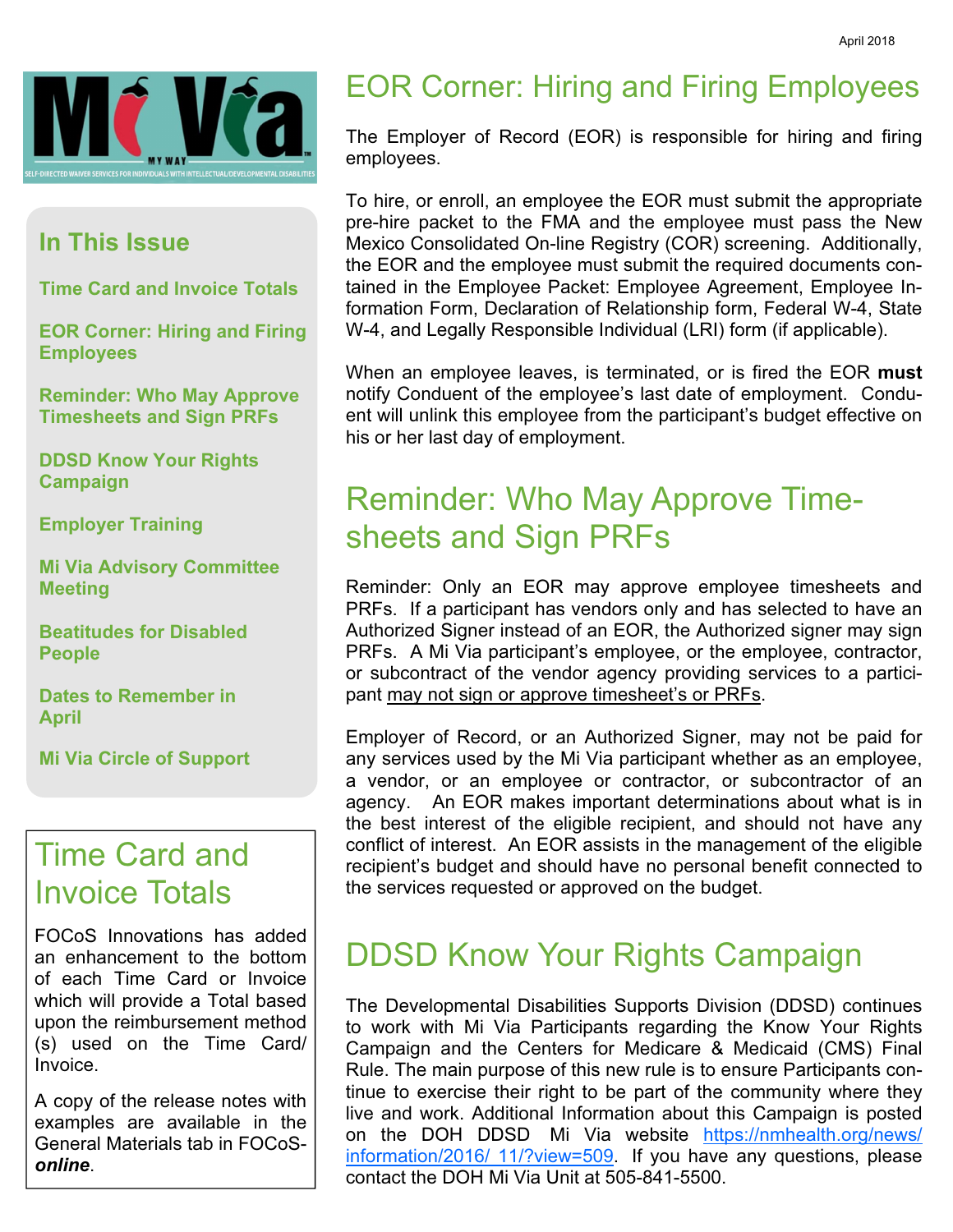FMA-Conduent Contact Information:

Phone: 1-866-916-0310 8:00 am to 5:00 pm Monday, Tuesday, Thursday, and Friday 8:00 am to 4:00 pm Wednesday

Toll-free Fax: 1-866-302-6787

E-mail: mi.via@conduent.com (Do not email forms to Conduent)

Physical Address: 1720-A Randolph Rd SE Albuquerque, NM 87106

#### Note:

The Mi Via Advisory Committee works with the State to share information and help with communication among all Mi Via Participants.

Qualis Health is the Third Party Assessor (TPA) for Mi Via. They are responsible for reviewing and approving the Service and Support Plans (SSP).

# Employer Training

Conduent will be conducting Employer training on the 4th Thursday every month from 9:00 am-12:00 pm at our Albuquerque office for those that need assistance.

The training will cover verifying if COR background checks are complete, how to verify if forms are marked, enrollment packets, and available reports.

Seating is limited to 15 people per session if you would like to attend in person and is available by WebEx.

Please RSVP to the following: Antoinette.Chavez-foster@conduent.com Catherine.Hern@conduent.com Graham.Drummonds@conduent.com

#### Mi Via Waiver Advisory Committee Meeting

The next Mi Via Advisory Committee Meeting will be held on Thursday April 26, 2018 12pm-4pm in Albuquerque, New Mexico at DOH/ DDSD offices 5301 Central NE Suite 201. If you would like to call in for the meeting, please call 1-515-739-1034 pass code 742089#.

## Beatitudes for Disabled People

- 1. Blessed are you who take the time to listen to defective speech, for you help us know that if we persevere, we can be understood and teach.
- 2. Blessed are you who walk with us in public places, and ignore stares of strangers, for in your companionship we find the havens of relaxation and no dangers.
- 3. Blessed are you who never tell us "hurry up" and more, for every path is an adventure that you must see in time behind every door.
- 4. Blessed are you who do not snatch our tasks from our hands to do for us, for often we need time rather than bands around us.
- 5. Blessed are you who stand beside us as we enter new ventures, for our failures will be outweighed by the times we surprise you with a new adventure.
- 6. Blessed are you who ask for our help for our greatest need is to be needed, it does not mean you're going to be cheated.
- 7. Blessed are you when by all these things you assure us that the thing that makes us individuals is not our peculiar muscles, nor our wounded nervous system, but is the God-given self that no infirmity can confine, that's why God made us so divine.
- 8. Blessed are those who pick things up without being asked, for kindness says a thousand words about you, which will make you have class.
- 9. Blessed are those who understand that sometimes I am weak and not just lazy, for you are the grass and we are the daisies.
- 10. Blessed are those who forget my disability of body, and see the shape of my soul, for we are God's greatest gifts and heaven's greatest toll.
- 11. Blessed are those who see me as a whole person, unique and complete, and not as a half or one of God's mistakes, for remember God forgives if you ask then he will take and turn that to love instead of a mistake!
- 12. Blessed are those who love me just as I am without wondering what I might have been like, for what a waste of time! Can't you see I'm your friend in a far-away land not left behind!
- 13. Blessed are my friends of whom I depend, for they are the substance and joy of my life to the end. God bless my friends and the good people that read and followed this poetic disability!
- With love: Written by a paraplegic, Christopher 2/12/99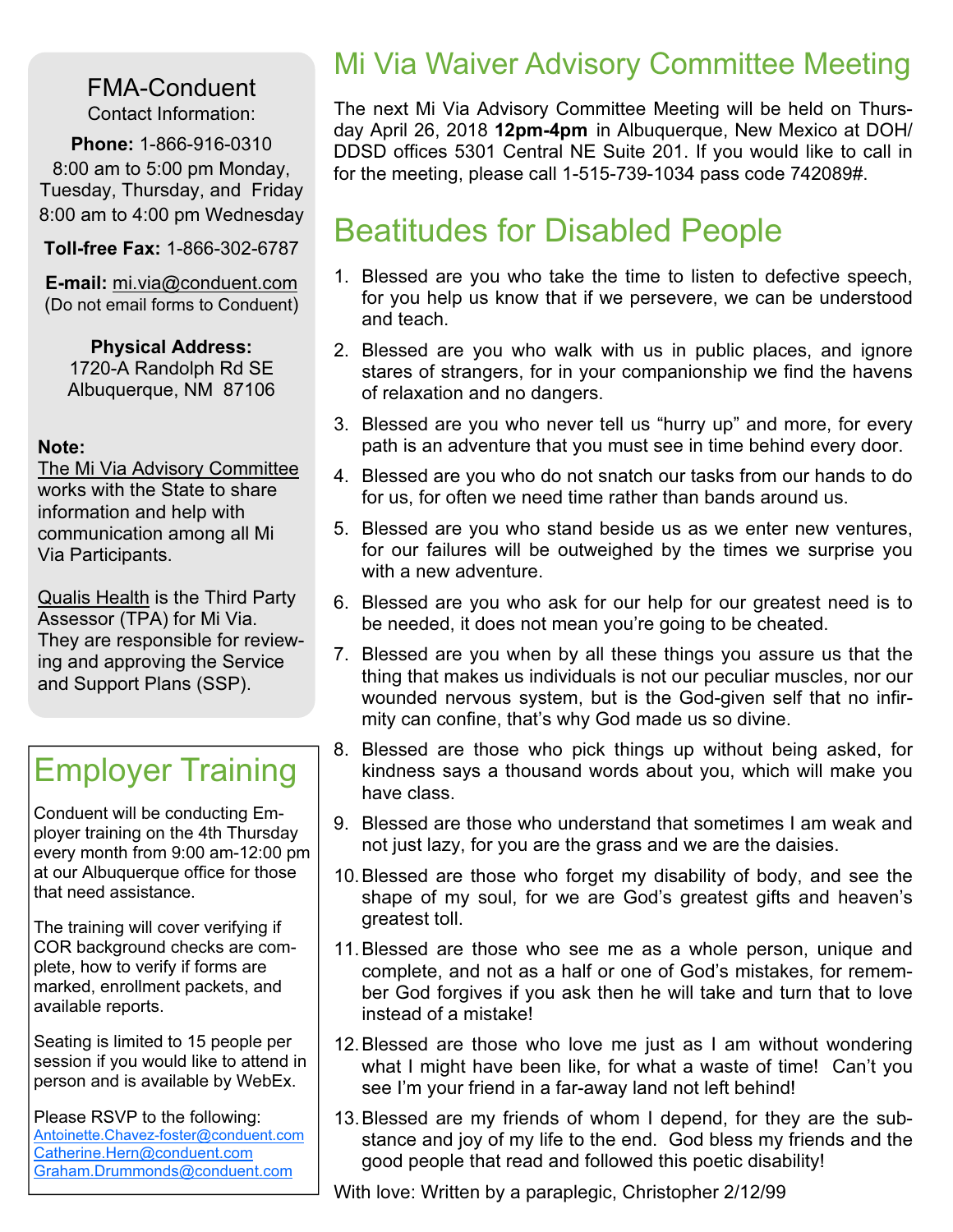# Dates to Remember in April

# **April 2018**

| Sun | Mon              | Tue            | Wed                     | Thu   | Fri                                                                                                      | Sat                                                                                                                    |
|-----|------------------|----------------|-------------------------|-------|----------------------------------------------------------------------------------------------------------|------------------------------------------------------------------------------------------------------------------------|
| 1   | $\overline{2}$   | $\mathfrak{S}$ | $\overline{\mathbf{4}}$ | 5     | 6<br><b>Vendor Checks</b><br><b>Received or</b><br><b>Deposited</b>                                      | $\overline{7}$<br>Deadline to<br>submit PRFs for<br>4/20/18 payment                                                    |
| 8   | $\boldsymbol{9}$ | $10$           | 11                      | 12    | 13<br>Paychecks and<br><b>Vendor Checks</b><br><b>Received or</b><br>Deposited; end of<br>the pay period | 14<br>Deadline to<br>submit<br>timesheets,<br>Mileage & PRFs<br>for 4/27/18 pay-<br>ment; new pay<br>period begins     |
| 15  | 16               | 17             | 18                      | 19    | 20<br><b>Vendor Checks</b><br><b>Received or</b><br><b>Deposited</b>                                     | 21<br>Deadline to<br>submit PRFs for<br>5/4/18 payment<br><b>March Spending</b><br><b>Reports Available</b><br>to EORs |
| 22  | 23               | 24             | 25                      | 26    | 27<br>Paychecks and<br><b>Vendor Checks</b><br><b>Received or</b><br>Deposited; end of<br>the pay period | 28<br>Deadline to<br>submit<br>timesheets,<br>Mileage & PRFs<br>for 5/11/18 pay-<br>ment; new pay<br>period begins     |
| 29  | 30               | May 1          | May 2                   | May 3 | May 4<br><b>Vendor Checks</b><br><b>Received or</b><br><b>Deposited</b>                                  | May 5<br>Deadline to<br>submit PRFs for<br>5/18/18 payment                                                             |